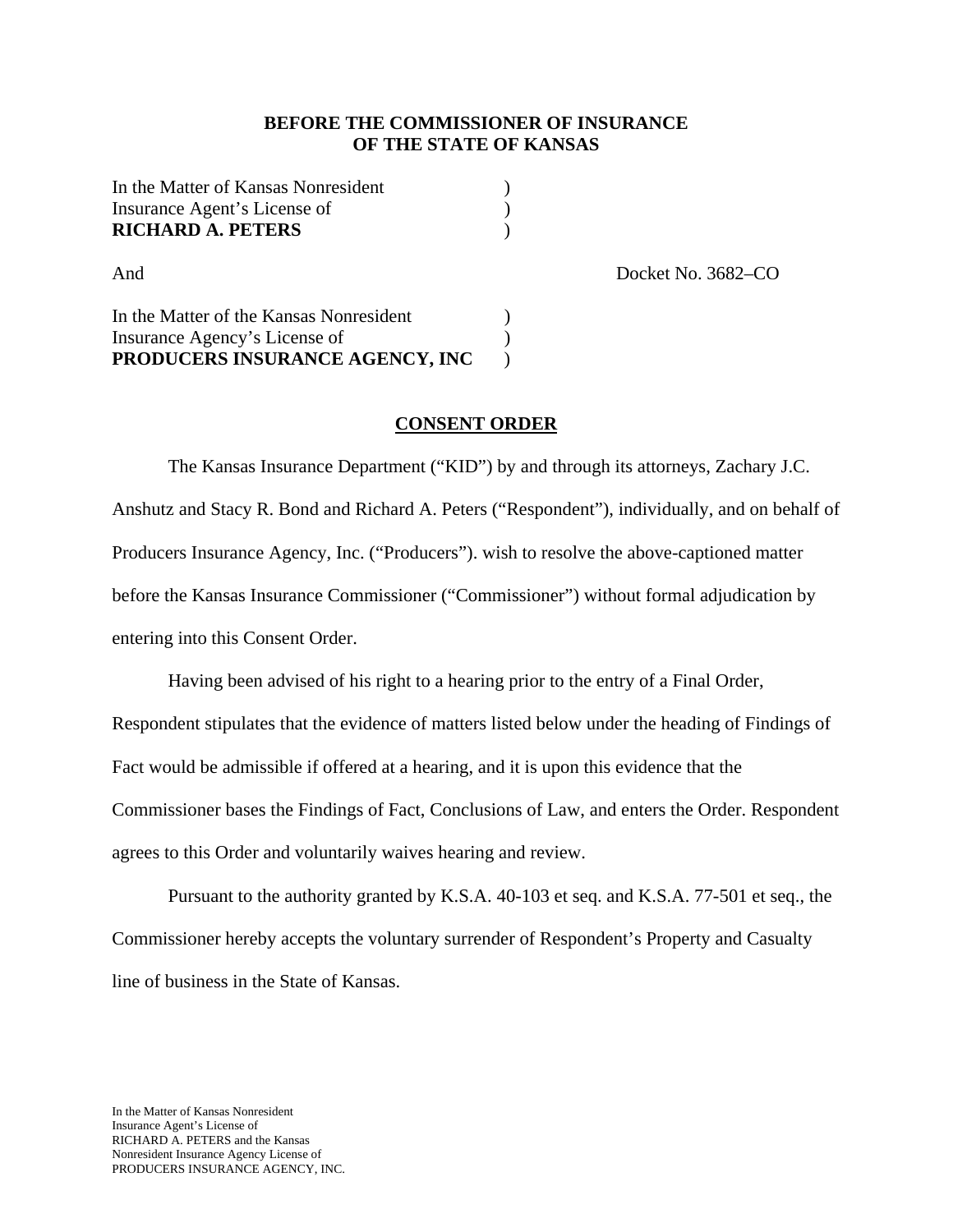#### **Findings of Fact**

The parties stipulate that if a hearing were conducted in this matter, the following evidence could be adduced by the Commissioner, and although neither admitted nor denied would be recognized as admissible to show the following:

- 1. Records maintained by the Kansas Insurance Department ("KID") indicate Respondent was licensed as a Kansas nonresident insurance agent with Life and Health authority since 5/16/75. Respondent was licensed with Property and Casualty authority on 8/20/01. KID Records further indicate a legal and mailing address of P.O. Box 83589, Lincoln, NE 68501-3589.
- 2. Records maintained by KID indicate Producers is licensed as a Kansas nonresident insurance agency licensed to transact the business of insurance in the State of Kansas, and has been so licensed since 5/01/89. KID records further indicate a legal address of 122 South 29<sup>th</sup> Street, Lincoln, NE 68510-1403 and a mailing address of P.O. Box 83589, Lincoln, NE 68501-3589. Respondent is listed as the Contact Individual for Producers.
- 3. The National Association of Insurance Commissioners ("NAIC") Regulatory Information Retrieval System ("RIRS") database reflects the following information:
	- a. By Order dated and effective May 21, 2007, Respondent's Nebraska Insurance Producer's Property and Casualty authority was revoked due to a demonstrated lack of fitness or trustworthiness for misappropriation of premium and failure to comply with a previous Order.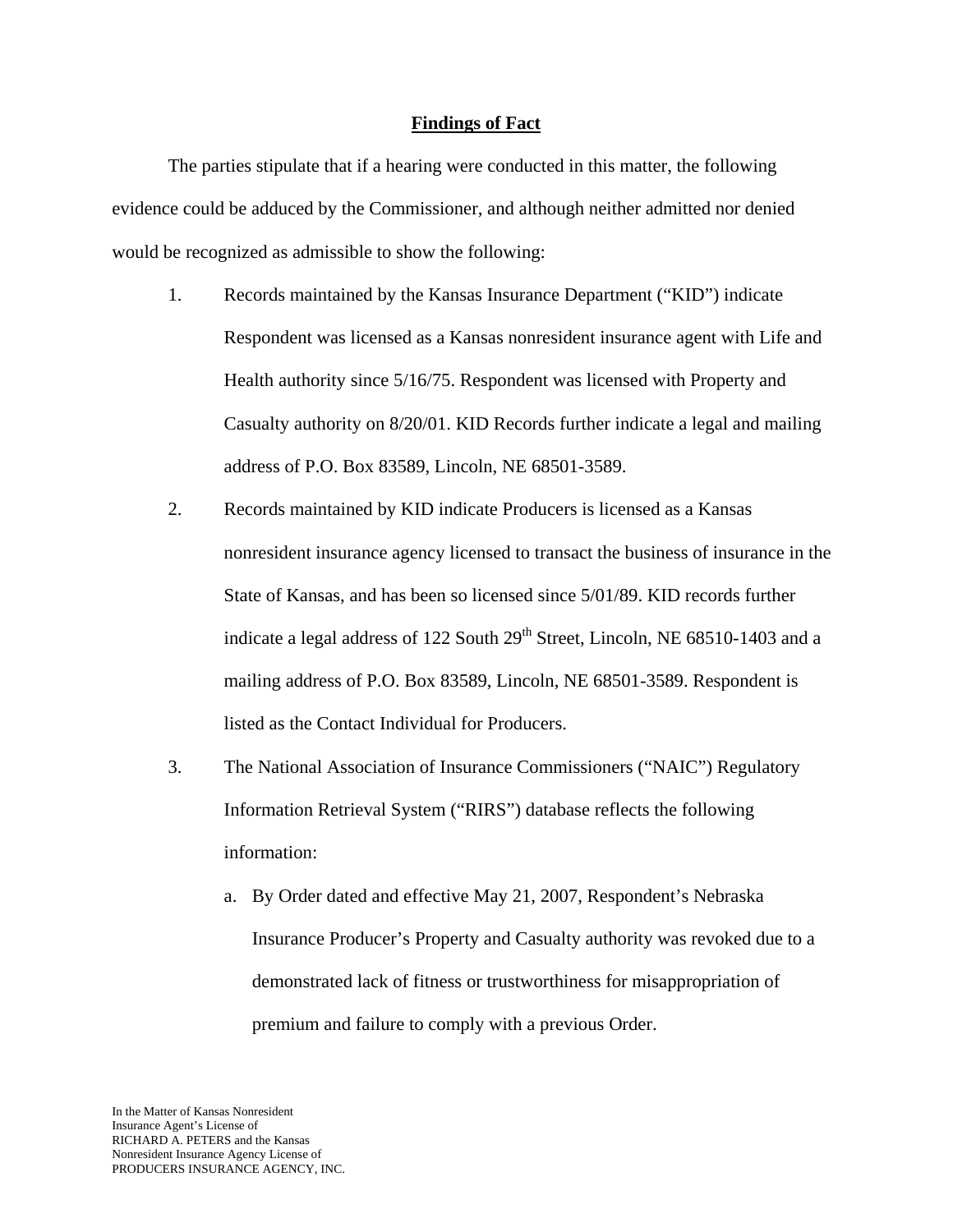b. By Order dated and effective May 21, 2007, Producers Nebraska insurance agency's Property and Casualty authority was revoked due to a demonstrated lack of fitness or trustworthiness for misappropriation of premium and failure to comply with a previous Order.

### **Applicable Law**

K.S.A. 2006 Supp. 40-4909(a) provides, in relevant part:

- (a) "The commissioner may deny, suspend revoke or refuse renewal of any license issued under this act if the commissioner finds that the applicant or license holder has:
- (2) Violated
	- (A) Any provision of chapter 40 of the Kansas Statutes Annotated and amendments thereto, or any rule and regulation promulgated thereunder; or
		- (9) Had an insurance agent license, or its equivalent denied, suspended or revoked in any other state, district or territory.
- (b) In addition, the commissioner may suspend, revoke or refuse renewal of any license issued under this act if the commissioner finds that the interests of the insurer or the insurable interests of the public are not properly served under such license.

K.S.A. 2006 Supp. 40-4906 and K.S.A. 2006 Supp. 40-4908 provide for issuance of a

nonresident insurance agent's license in reliance upon the agent's valid license in the

agent's home state.

## **Conclusions of Law**

1. The Commissioner has jurisdiction over Respondent and Producers as well as the

subject matter of this proceeding, and such proceeding is held in the public interest.

2. The Commissioner will allow Respondent and Producers to voluntarily surrender the

Property and Casualty Qualified Lines of Authority for the State of Kansas.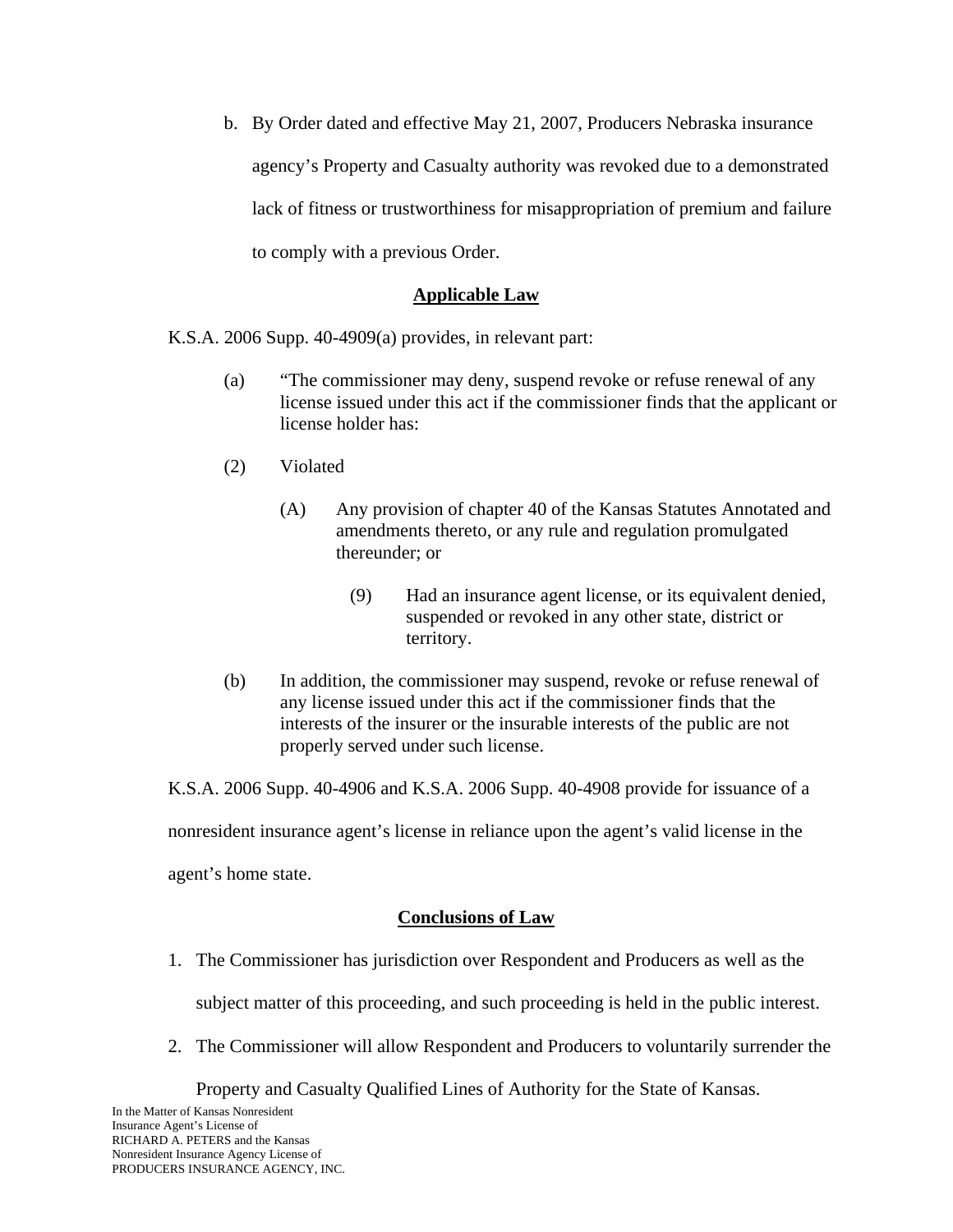3. The Respondent, individually, and on behalf of Producers, agrees to surrender the Property and Casualty Qualified Lines of business forthwith.

# **IT IS THEREFORE ORDERED BY THE COMMISSIONER OF INSURANCE THAT** the

Property and Casualty Qualified Lines of Authority for Respondent, Richard A. Peters, and Producers Insurance Agency, Inc. are hereby **VOLUNTARILY SURRENDERED** and accepted by the Commissioner.

**IT IS FURTHER ORDERED** that RICHARD A. PETERS shall be liable for a total amount of ONE THOUSAND DOLLARS AND 00/100 (\$1,000.00) representing expenses incurred by KID in conjunction with this matter.

# **Notice of Rights**

RICHARD A. PETERS ("Peters") and/or PRODUCERS INSURANCE AGENCY, INC.

("Producers") are entitled to a hearing pursuant to K.S.A. 77-537, the Kansas Administrative

Procedure Act. If Peters and/or Producers desire a hearing, he/it must file a written request for a hearing with:

 John W. Campbell, General Counsel Kansas Insurance Department 420 S.W.  $9<sup>th</sup>$  Street Topeka, Kansas 66612

This request must be filed within fifteen (15) days from the date of service of this Order. If Peters and/or Producers request a hearing, the Kansas Insurance Department will notify him/it of the time and place of the hearing and information on procedures, right of representation, and other rights of parties relating to the conduct of the hearing, before commencement of the same.

If a hearing is not requested in the time and manner stated above, this Order shall become effective as a Final Order upon the expiration of time for requesting a hearing, pursuant to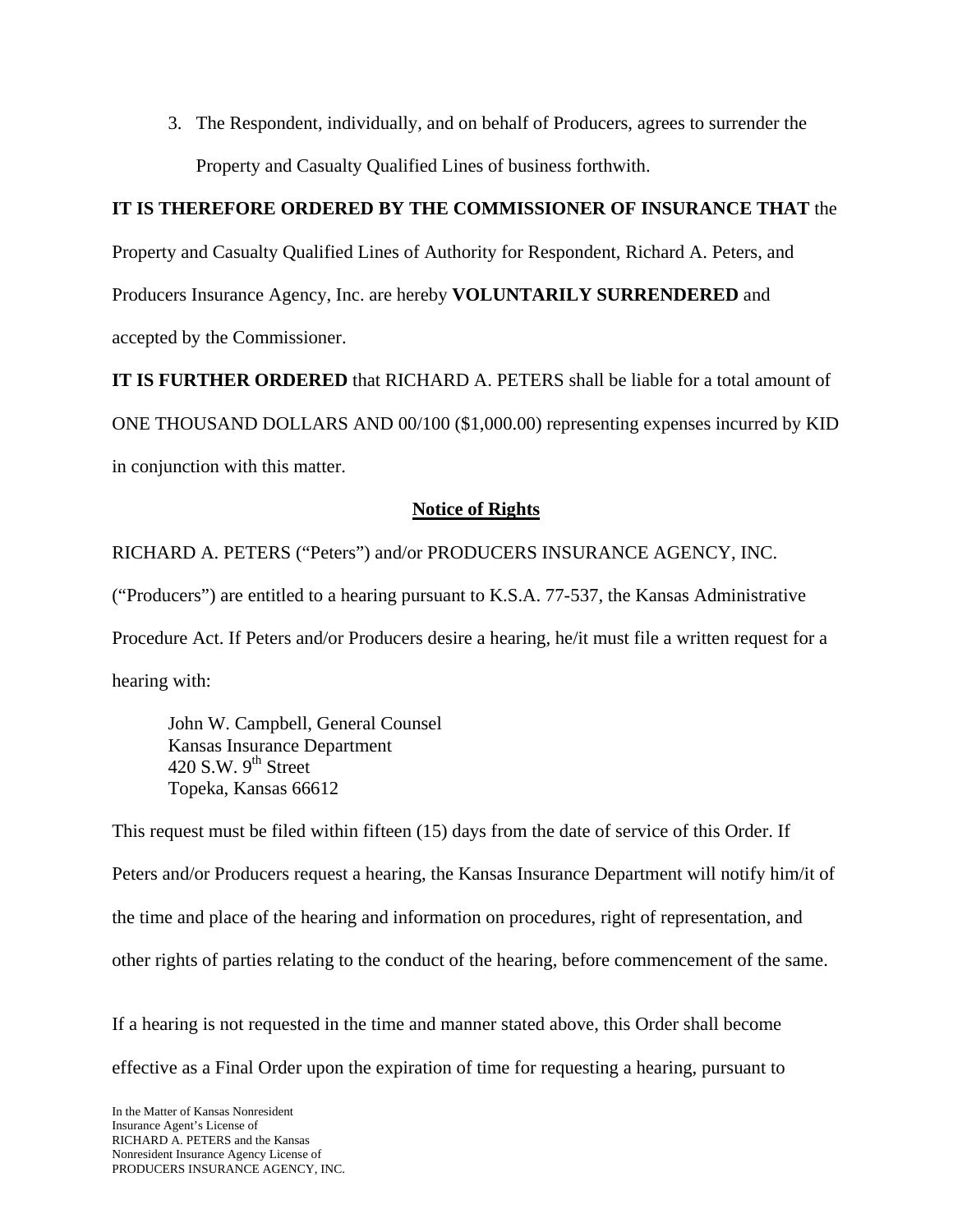K.S.A. 77-613. In the event Peters and/or Producers file a petition for judicial review, pursuant to

K.S.A. 77-613(e), the agency officer to be served on behalf of the Kansas Insurance Department

is:

 John W. Campbell, General Counsel Kansas Insurance Department 420 S.W.  $9^{th}$  Street Topeka, Kansas 66612

# **IT IS SO ORDERED THIS \_22nd\_ DAY OF OCTOBER, 2007 IN THE CITY OF TOPEKA, COUNTY OF SHAWNEE, STATE OF KANSAS.**



Prepared By:

\_/s/ Zachary J.C. Anshutz\_\_\_\_\_\_\_\_\_\_\_\_\_\_\_\_\_ Zachary J.C. Anshutz Staff Attorney

Agreed to and Approved By:

 $\angle$ s/ Richard A. Peters $\angle$ Richard A. Peters, Individually and on behalf of Producers Insurance Agency

In the Matter of Kansas Nonresident Insurance Agent's License of RICHARD A. PETERS and the Kansas Nonresident Insurance Agency License of PRODUCERS INSURANCE AGENCY, INC. /s/ Sandy Praeger\_\_\_\_\_\_\_\_\_\_ Sandy Praeger Commissioner of Insurance

 $\angle$ s/ John W. Campbell $\angle$  John W. Campbell General Counsel